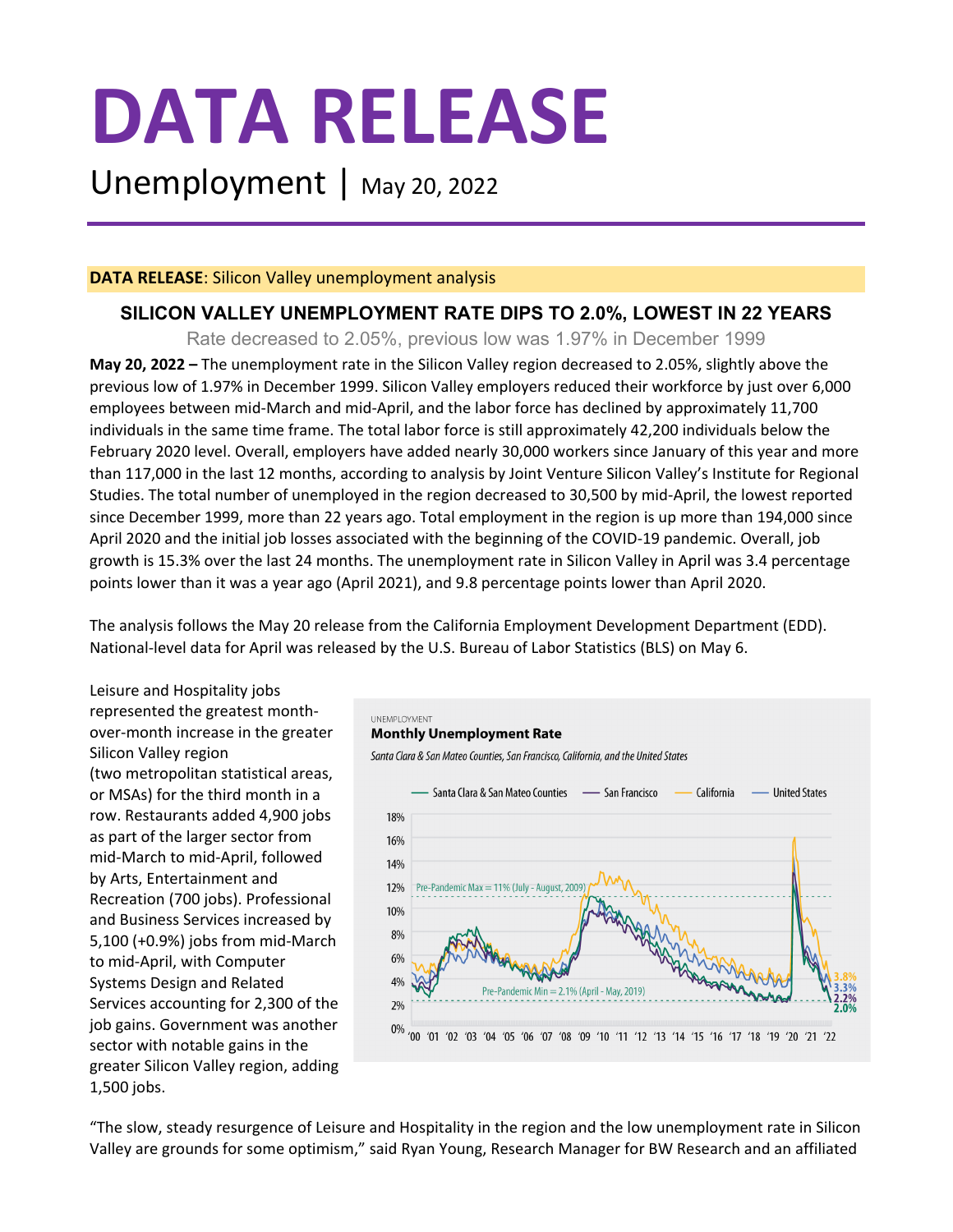researcher at the Institute. "However, the unemployment rate is partially driven down by the decrease in the labor force, indicating that there is still some work to be done to repair the regional economy."

### **Findings:**

- Silicon Valley's unemployment rate decreased by 0.4 percentage points between March and April, following a 0.4 percentage point decrease over the prior one-month period. In April, the combined unemployment rate for Santa Clara and San Mateo Counties was 2.0%, compared to 2.2% for San Francisco, 2.5% for the Bay Area, 3.8% statewide, and 3.3% nationwide.
- As of mid-April, approximately 30,500 people in Silicon Valley's labor force remained unemployed (8,700 in San Mateo County, and 21,800 in Santa Clara County), a decrease of just over 5,600 since mid-



March, and a drop of approximately 46,300 since April 2021. The total number of unemployed is the lowest reported since December 1999.

- The greater Silicon Valley employment levels between March and April (based on metro-area data, which includes San Francisco and San Benito Counties) increased most notably in Leisure and Hospitality (+8,800 jobs, or +4.4%), Professional and Business Services (+5,100, or +0.9%), Government (+1,500 jobs, or +0.7%), and Financial Activities (+1,300 jobs, or +0.7%).
- San Mateo County maintains lowest unemployment rate among California counties falling from 2.3% in March to 1.9% in April. Santa Clara County is tied for second in the state with Marin County, with both counties at 2.1%, followed by San Francisco at 2.2%.

**###**

**Notes:** Silicon Valley includes Santa Clara & San Mateo Counties, unless otherwise noted.

**Data Sources:** U.S. Bureau of Labor Statistics, Current Population Survey (CPS) and Local Area Unemployment Statistics (LAUS); California Employment Development Department (EDD)